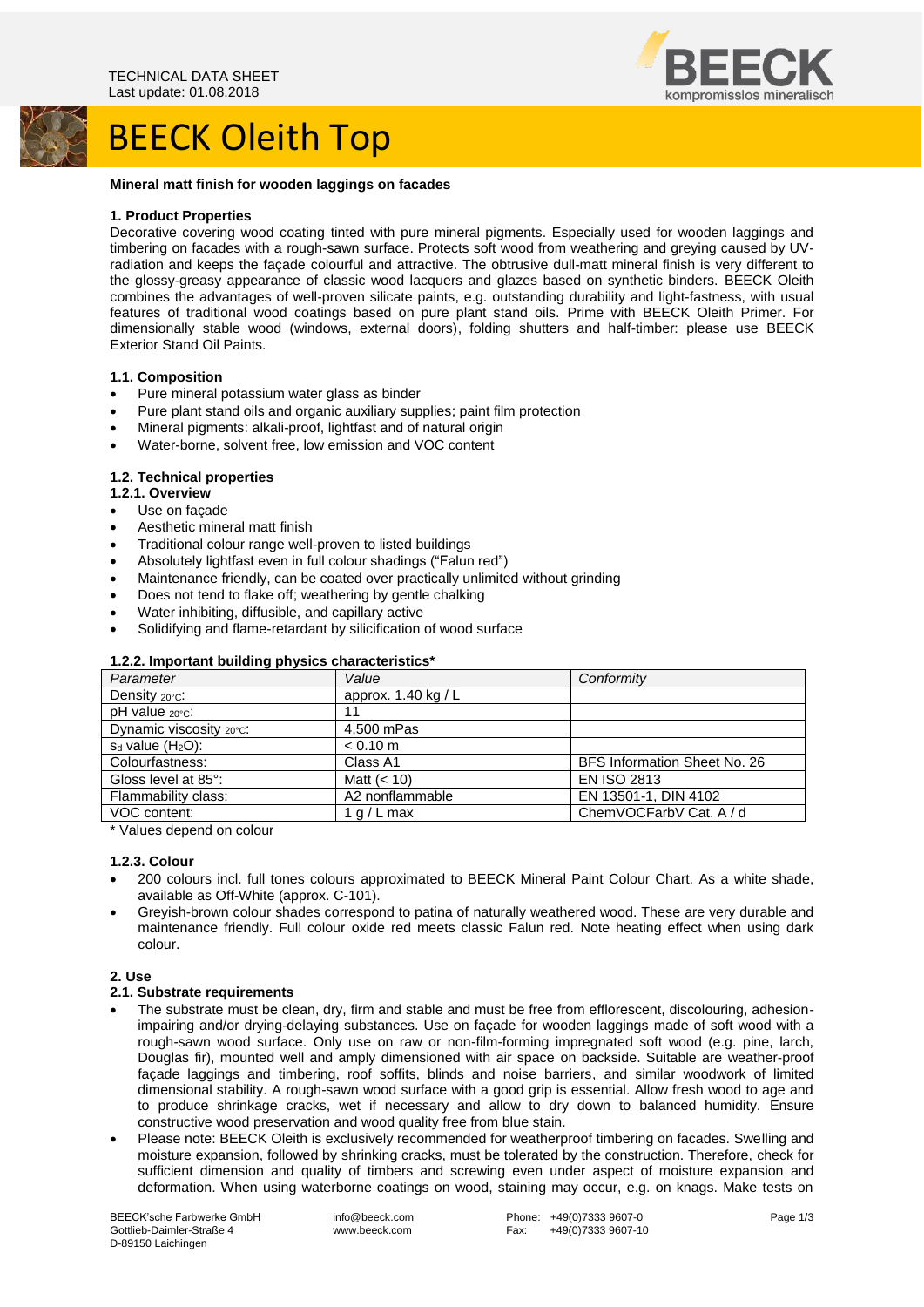

# BEECK Oleith Top

critical surfaces. An open-pored coating system will never be able to save a construction which is not resistant to weathering! Do not use for mechanical stressed wood like garden furniture, gambling machines, for frame work or windows, see BEECK Exterior Stand Oil Paint.

# **2.2. Brief information on the standard system**

- *On rough-sawn wooden laggings on façade (soft wood):*
- 1 (or 2) priming coats with BEECK Oleith Primer. Followed by 2 opaque coatings with BEECK Oleith Top. Use 3 coats on facades or building elements unprotected exposed to the weather.

# **2.3. Substrate and preparatory treatment**

- *Wood (rough-sawn wooden laggings on façade. Raw or non-film-forming impregnated soft wood):*
- Completely sand off crumbling, weathered wood that has turned grey, or replace it. Wet planed wood and grind for a good grip. Maximum wood moisture for softwood 15 %. Resin-rich wood (e.g. larch) tends to resin flux in the heat. Remove resin thoroughly, large scale resin specks are not compliant with coatings. If using impregnations, treat all-over, especially saturate cut faces well. Check construction (screwing, back side ventilation etc.), round sharp edges of square timbers and avoid horizontal wood surfaces. Thoroughly clean, brush or blast efflorescing wood and use an off-the shelve bleach or de-grayer appropriate to manufacturer instruction to eliminate water-soluble discoloration and stains. Allow cleaned, bleached wood to dry and prime with BEECK Oleith Primer. Remove dirt, algae etc., use BEECK Fungicide if necessary. Remove old lacquer, acrylic or synthetic resin-based coats pore deep by sanding down or blast cleaning, pretest cleaning procedure on site.
- *Unsuitable substrates* are horizontally installed or slightly sloped wood exposed to the weather, mechanically stressed wood and wood in contact with the soil. Note constructive and possible chemical wood preservation. Tropical woods, oak, wood-based materials as well as flaking coatings are not suitable.
- *Defective substrates* require a differentiated approach; try out on a test area.

# **2.3.1. Maintenance and follow-up treatment**

Exterior wood needs maintenance. If exposed to intense weathering, follow-up treatment by brushing the surface and painting over after around 2 – 6 years. Simple constructive measures such as roof overhangs and careful wood selection (resistance classes) extend the maintenance cycles, and the overall durability of wood and coating considerably. Pay attention to heating effects and premature matting of dark colours and full colours on the south side of buildings. Regularly wash off air-borne dirt, as it provides favourable conditions for mould infestation, e.g. on roof soffit. In case of stubborn, recurring infestation with mould, make a test with BEECK Fungicide. When mineral wood paint is weathered, shrinking cracks may arise, and grain and annual rings become visual. This is never an object of a complaint. Greyish-brown colour shades are very efficient on difficult to access woodwork such as roof dormers or overhangs. For renovation, brush or rinse facade in a soft manner. Avoid excessive water impact or heavy mechanical damaging. For renovation, paint defect timbers all over for a uniform look. When maintained and renovated regularly, a functional and colourful aesthetic façade will be conserved for centuries.

# **2.4. Application instructions**

# **2.4.1. General information**

- Check substrate suitability as required (see 2.1 and 2.3). Pay attention to the absorbency, strength and texture of the respective substrate. Try out on a test area before using on critical surfaces. Ensure that the product is used by qualified persons and in a smooth, uninterrupted coating process. Provide personal protective equipment.
- Carefully cover surfaces which are not to be treated especially glass, window sills, rainwater pipes, renders, floors – and protect them from splashes.
- Only use containers from the same production batch to coat self-contained areas. Check colours before use.
- Do not use in wet conditions, if there is a risk of frost, on hot surfaces or in the blazing sun.
- Minimum application temperature: +12°C. Ensure ventilation and heat (room ambient temperature) for drying. Handle fresh coatings carefully. Sun light (UV-radiation) promotes the drying of stand oil significantly.
- Drying time per pass: in normal climate, BEECK Oleith Primer is ready to coat over after at least 48 (!) hours. BEECK Oleith Top is ready to coat over after 24 hours. Extended drying periods are always recommended. Absolutely tack-free and ready for installation in normal climate after several days. Avoid excessive coat thicknesses and gluing up/clogging, e.g. in joints. Protect fresh coatings from the rain; hang up scaffolding sheeting in front of the façade or store timbers in a heated workshop.
- Prime laggings all-around plank by plank efficiently with BEECK Oleith Primer prior to installation. Further coatings with BEECK Oleith Top after installation. Use 2, on intensively weathered elements 3 coatings of BEECK Oleith Top.